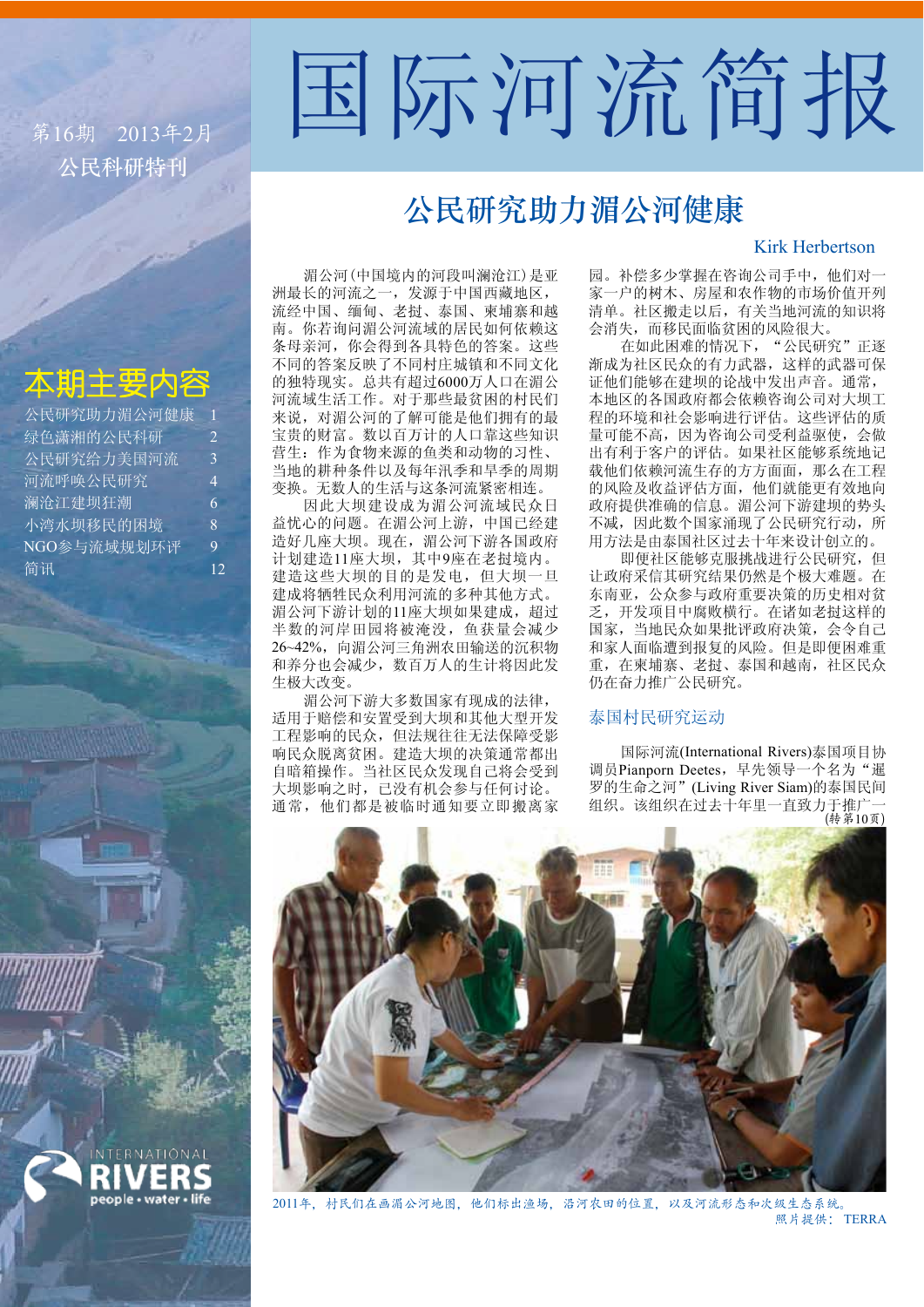# 绿色潇湘公民科研访谈

# 绿色潇湘正做哪些"公民科研"项目?

按照我对"公民科研"的理解,我们现在所做的大 多数工作都是基于"公民科研"的理念。湘江流域志愿者 观察与行动网络、湖南省十大环境事件评选、湖南省十四 市州污染源信息公开指数评价(PITI)等, 都属于"公民科 研"活动。

# 请简要介绍绿色潇湘的公民科研如何运作,需要多少 志愿者或者员工?

以湘江流域志愿者观察与行动网络项目为例, 这个项 目在湘江流域的6条一级支流和两大污染重灾区建立了9个 志愿者监测站和63个具体的监测点, 对整个湘江流域进行 长期观测。共有超过60位核心志愿者(又被称为湘江守望 者)服务于这个网络。这些志愿者都是当地人,来自湘江 沿岸23个县市, 有工人、农民、学生, 也有公务员、教授 等。他们坚持定期在各个监测点进行简单的水质观察与检 测, 记录水域的环境变化, 监测污染并推动污染问题的解 决。我们有一个志愿者发现当地的企业常趁夜晚偷排,于 是每天凌晨去排污口进行监测, 拍摄照片, 并对水质进行 现场PH测试, 发现问题立即采集水样并进行举报, 还会通 过微博进行传播。这种工作方式直接推动了环保部门的多 次执法行动。

从项目开展至今一年半的时间里, 我们已经积累了志 愿者的实地记录和工作笔记近100篇, 拍摄监测照片超过 5000张, 不仅推动政府治理了许多污染河段, 也为研究湘 江流域生态环境变化提供了较为丰富的资料。

包括湘江守望者在内, 现在有超过一百位稳定的志 愿者在帮助绿色潇湘进行各种各样的项目工作。我们希望 有更多的志愿者加入进来,实践"公民科研"的理想。

# "公民科研"所得结果怎么用?

首先, 我们将收集来的数据整理存档, 作为研究分析 问题的历史资料, 这种积累从长期来看是很有意义的。

其次, 我们还会对一些数据进行分析, 最后整理成研 究报告公开发布,并将报告的印刷版邮寄给相关的政府部 门和企业。例如我们所做的《湖南省十四市州污染源监管 信息公开评价指数(PITI)报告》就已公开发布并递交相关 机构和部门。

此外, 我们也会将一些反映出污染问题的数据或水质 监测报告作为证据直接送给环保部门, 推动环保执法。

# 绿色潇湘的公民科研项目取得了哪些成功?

虽然离真正的成功还比较遥远, 但是我们仍然看到了



2012年10月27日,一位湘江守望者正在一排污口取水,倾泄而下 的工业污水散发着浓烈的刺鼻气味。 照片提供:毛建伟

·些成绩。

第一个成绩是, 我们搭建了一个民间的湘江流域监测 与行动网络, 也算是一个"公民科研"的网络。他们以前 г䆌াᰃߚᬷⱘϾҎˈ㗙ҪӀা᳝ᛇ⊩㗠≵᳝ᮍ⊩DŽ៥ 们这个网络将他们聚合在一个平台上, 并教会了他们一些 简单实用的研究方法。这个网络不仅有效地遏制了流域环 境问题的发生, 还为各地民间防治流域水污染提供了可供 参考的模式, 即构建一个由普通民众组成的志愿者网络来 促进一个流域的系统性污染问题的解决。

其次, 基于湘江流域监测与行动网络, 我们完成了-次湘江全流域的调研活动, 行程8000多公里, 撰写了《湘 江流域生态环境现状调查报告》,这份报告也是一份有别 于政府和学术界主导的报告, 为观察流域生态环境问题提 供了另一种视角。

第三, 我们编制了中国第一份以省内所有行政区域为 统计对象的《湖南省十四市州污染源监管信息公开评价指 数(PITI)报告》, 绿色潇湘因此成为民间推动湘江流域环 境信息公开化的重要力量。

最后, 我们的一些活动在传统媒体和新媒体平台上得 到了广泛的传播, 引发了公众对湘江污染问题及志愿者工 作的更多关注, 相信也会有更多的"公民研究人员"加入 我们的队伍。

### 你知道还有哪些中国NGO也在开展公民科研活动?

近些年来, 中国有很多NGO组织都在开展公民科研活 动, 比如公众环境研究中心(IPE)开发的中国污染地图数据 库以及为推动绿色产业链所做的工作, 重庆两江志愿服务 发展中心在水污染防治方面所做的工作, 等等。这些组织 既是我们的合作伙伴, 也是我们学习的榜样。 (转第8页)

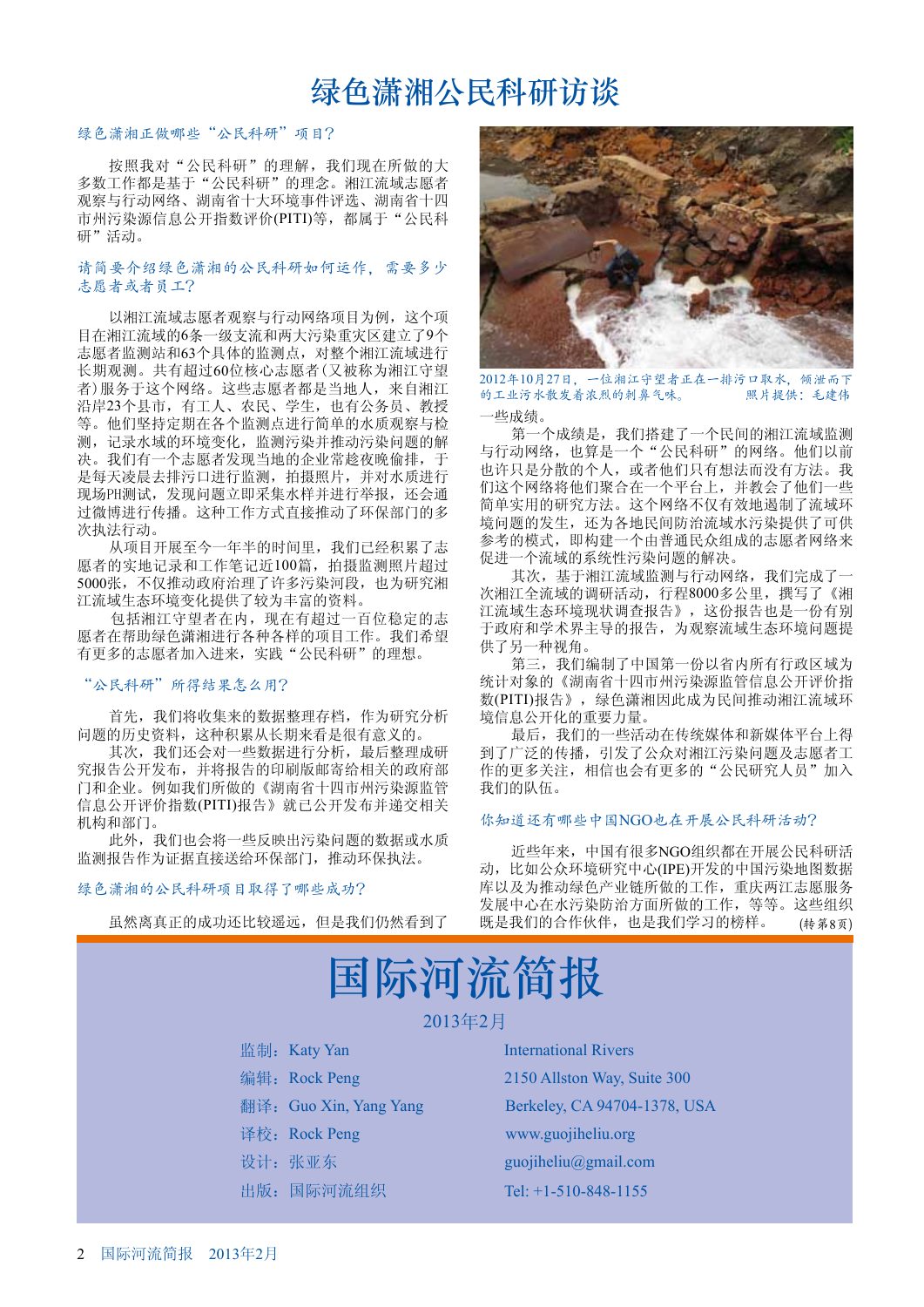# 公民研究项目给力美国河流

工业化时代以来, 美国河流就频遭蹂躏: 大坝截流 (美国是世界上建坝总数第二多的国家,共有5500座大型 水坝),大规模农业灌溉引水, 涵水林被砍伐, 水体被污 染。大规模的破坏之后,人们急需对整个河流系统的健康 状况进行深入了解,以便能够开展保护并促进其恢复。最 好的认知方法是在整个流域监测河流的多个重要指标。但 是对数以千英里计的一条条河流进行检测绝非易事,若仅 靠政府部门, 这个巨量的任务可能永远也完成不了。

过去的十年里,美国的公民研究人员在大规模的河流 数据采集中发挥着愈加重要的作用。从监测水质、水量、物 种到气候变化的影响研究,公众采集的数据为我们了解河流 的健康状况打开了一个个窗口。成果之一就是更多的沿河生 态系统得到了保存, 保护和恢复。成果之二, 公众开始和当 地的山山水水建立了联系,并成为各自流域更为合格的守护 者, 这一点从长远来看可能更有价值。

多数情况下, 公民研究项目由民间社团或者环境组织 发起, 常常出于满足国家和州级标准的需求而实施, 偶尔 也会得到政府的资助。下面介绍美国西部地区的一些公民 研究的案例。

# 南尤巴河民众联盟(Citizen SYRCL)

加利福尼亚州Sierra山脚下有一乡间草根团体, 名为 南尤巴河民众联盟(SYRCL—the South Yuba River Citizens League), 成立于1983年, 起初是为了反对在南尤巴河修 建水电大坝, 后来逐渐成为保护和恢复整个尤巴河流域环 境的重要力量。十几年来, SYRCL已经培训和协调了400 多位志愿者, 开展了多个公民研究项目。志愿者们对长达 200多英里的干流及其支流持续进行了水质监测。

监测项目的计划源自社区民众对河流健康的担忧。该 地区曾经是一片水力采矿的热点地带,因此河水和沉积物 都受到了重金属和其他污染物的污染。该河还有多座大坝 将有毒沉积物蓄积在库区。

"人们想确认供他们游泳的河水是清洁的, 河流是 健康的。"SYRCL的河流科学主管Gary Reedy说, "他们 想知道遭受各种危害的尤巴河水生生态系统的状况,这些 危害因素包括水坝对水流的改变, 采矿业遗留的有毒污染 物,以及土地利用造成的各种各样其他潜在影响。"

忧心的民众自发成为志愿者, 使得一个月度监测项 目得以持续开展。该项目旨在通过搜集数据作为河流保护



大自然保护协会的 Jessica Hayes 在演示公民研究项目。 照片提供:大自然保护协会

和恢复的行动依据,这些数据须符合要求,用以更好地了 解河流状况。项目的启动经费来自联邦政府的清洁水法案 (Clean Water Act)和加州水资源管理委员会(the State Water Resources Control Board), 但现在这些经费专用于加州污 染最严重的水域, 而尤巴河并没有入围。为尤巴河忧心的 民众并没有就此止步。过去6年来,该项目的资金来自于 私人资助、捐赠和会员费,再加上少量政府资助。低成 本运作是关键。SYRCL与全美志工团(AmeriCorps)保持合 作, 每年招聘, 培训并录用一位新成员担任尤巴河监测项 目协调员。

SYRCL的水质检测包括5项指标: 溶氧量、酸碱值、 水温和气温、浑浊度以及导电性。这些指标之所以重要是 因为大多数淡水生物的生存依赖于特定的化学和物理环 境。比如, 温度关系到水体的含氧量, 并影响到诸如涉及 pH值变化的化学反应。水体保持热量也比空气更长,因此 当河水升温时, 温度会相应维持更长时间, 因此造成水体 氧气含量减少, 从而影响鱼类和其他物种的氧气需求。浑 浊度和导电性则是衡量水体悬浮颗粒物(反映水的清澈度) 数量和水的导电能力(反应水体的含盐量)。

这些监测结果会定期和加州的水质指标进行比较。 志愿者们接受4小时的培训及第一次现场操作指导后, (转第11页)

每条河流都有自己的故事。3月14日, 让我们分享你的故事!

"河流赋予我们生命,标记我们的身份,决定着我们的生活方式,孕育着我们的文化"。

-菲律宾原居民活动人士Joan Carling

每条河流都养育着沃,每条河流都有自己的故事。这些故事长驻我们心中,也许会在圈子内讲起。但是,如 果这些故事越过海洋, 跨过大洲, 让更多的人分享, 这些故事就会将我们(以及我们的河流)紧紧连在一起。分享这 些故事,将它们编织在一起,我们可以描绘出一幅壮阔的画卷,它将充分展现世界河流的重要意义。

2013年, 作为河流保护国际行动日的一部分, 你可以和我们携手, 开挖一条"故事之河"。国际河流邀请你讲 达你所经历的河流故事。你和身边的河流有怎样的联系?你的河流为什么重要,为什么会鼓舞人心?这条河流出现 什么情况必须让世界知晓?你可以通过文章,诗作,视频或音频剪辑,甚至是画作来表现你的河流故事。3月14日以 后, 我们将汇集所有的故事, 以发出我们共同的强音, 展现和叙述世界河流在全球的重要意义。

"故事之河"只是我们当天活动的一部分。在过去的15年中,世界上数千人发出了自己的声音,庆祝3月14日保 护河流国际行动日。当天的活动丰富多彩,从独木舟漂流,节日庆祝,宗教集会,到游行,新闻发布会及河流清洁 活动。3月14日,我们庆祝大坝拆除,河流复原所取得的胜利。在这一天,我们走上街头游行示威,要求决策者改进 政策措施; 在这一天, 我们教育彼此, 沟通信息, 了解河流面临的威胁, 以及优化的水务及能源解决方案。

更重要的是,反对大坝,保护河流、水与生命国际行动日让我们团结起来,通过并肩行动,发出同一个声音, 我们向世人表明,河流问题并不局限于本地而是遍布全球。2013年,让我们携起手来,讲述我们共同的河流故事! 了解详情,参与活动,请登录www.guojiheliu.org, 或发邮件至dayofaction@internationalrivers.org.

(翻译: Guo Xin)

# Haven Livingston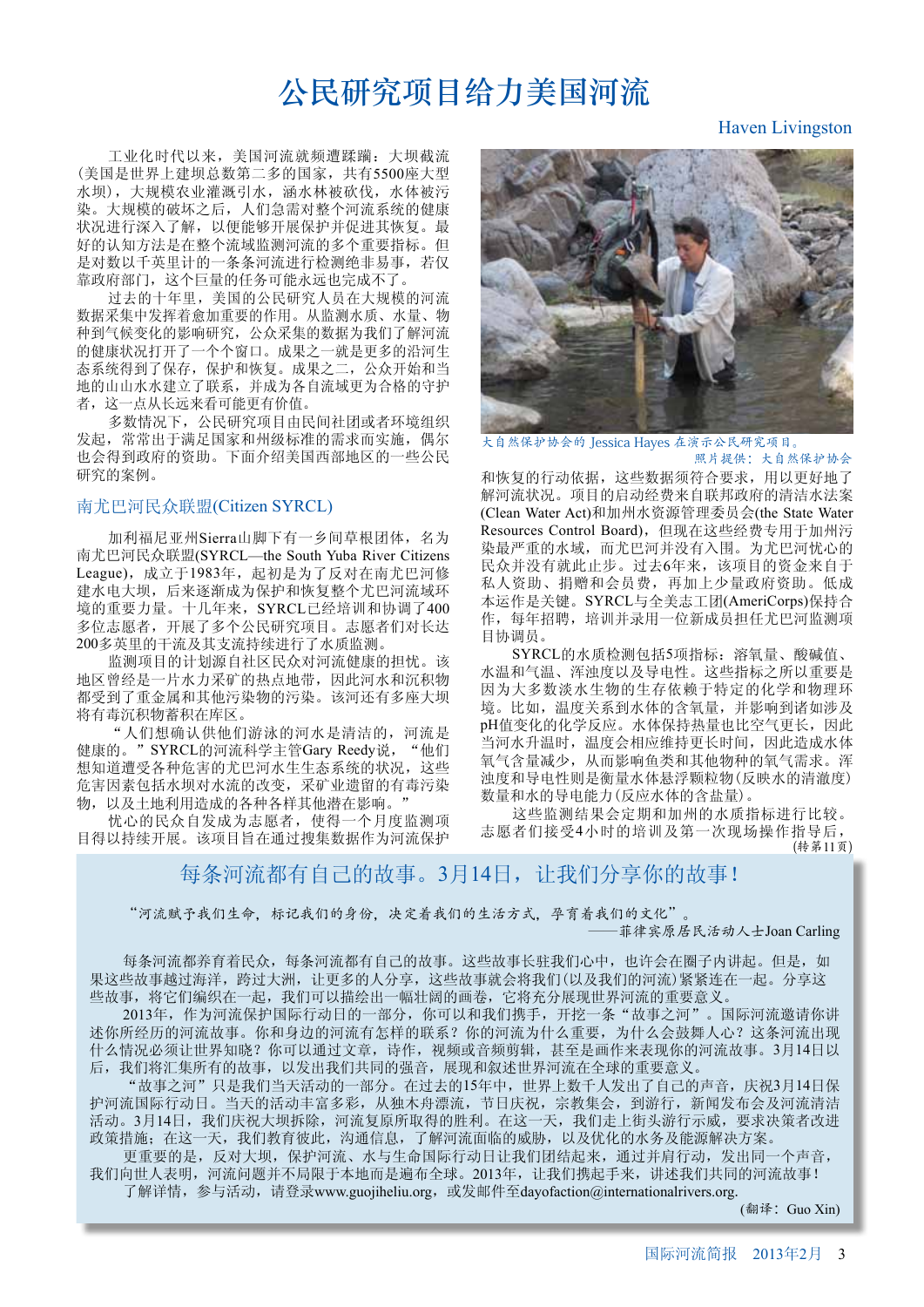# 河流呼唤公民研究

管理河流的决策常基于不完全的信息,这就是信息鸿沟所在之处。往往在大坝或引水 工程开建之时, 信息鸿沟仍未消除。当没有专业的科学家能够让我们了解这些知识, 公民研 究, 即本地民众开展的科学研究, 可以为我们提示有关河流健康的重要信息, 他们的研究成 果为保护河流发挥作用。

# 专业人士缺乏

美国俄勒冈州的志愿者正在帮助鱼类与野生动物署的 科学家对146英里的河流进行普查。他们的工作是: 标记鲑 鱼与本地鳟鱼出现的位置并计数,并帮助重建这些鱼类的 栖息地。

大自然保护协会(The Nature Conservancy)的数百名志 愿者每年都对圣佩德罗河淹没的沙滩地面积进行调查,他 们行程达250英里。获得的数据提供给美国以及墨西哥的联 邦土地管理部门, 学术研究人员,

以及私人土地所有者。

美国最大的水坝拆除行动目 前正在华盛顿州的艾尔华河上进 行。拆坝将恢复113公里长的自 然河流,并为人们研究水坝拆 除前后的生态系统提供了许多 难得的机遇。公民研究人员 与专业科学家联手行动,以 收录水坝拆除前艾尔华河中 的物种种类。这项工作将 提供证据, 用于评估拆除 大坝以恢复物种的成效。



# 无知或带来伤害

大型水坝会毁坏河流 生态系统。然而,水坝项目 很少有资金进行充分的基础 普查, 以弄清处于危险境地的 物种, 也无资金用于建坝后的 研究, 以记录河流发生的变化。

公民研究也适用于记录河流 系统的基本数据,同时也可记录-段时间内的河流流量, 泥沙含量, 物 种以及水质的变化。

中国拟建的南水北调项目将对多条重要河流产生 巨大影响, 然而相关河流的信息有很多空白。科学家 杨勇招募了多名志愿者, 对中国西部10000公里的河 流进行了为期四年的调查评估。他们所收集到的资料 为多个公民组织和政府机构分享使用, 为土地开发与 水务决策提供了数据。

# 公民研究过程的实例解析: 渔民

# 确定研究的问题

1994年, 泰国在湄公河最大的支 流上建设了Pak Mun水坝, 结果破坏了 当地的渔业, 同时伤害了依赖河流生 存的社区民众。然而当地的渔业资料 缺乏。

2001年, 泰国政府屈服于国际方 面的压力,下令打开水坝的防洪闸, 以进行水坝对渔业与社区的影响研 究,为期一年。



# 建立研究小组

Southeast Asia Rivers Network(东 南亚河流组织)与Assembly of the Poor( 泰国贫民议会)联合起来,共同监测水 坝造成的影响。他们的公民研究活动 被称之为Thai Bahn(泰国村民研究), 其研究方式很有创意。这项研究依靠 当地渔民收集信息资料。

# 制定行动计划

当地村民选定研究方法、研究领 域以及研究小组的成员。东南亚河流



组织帮助他们 撰写了研究结 果,并吸引国 际社会对他们 的关注。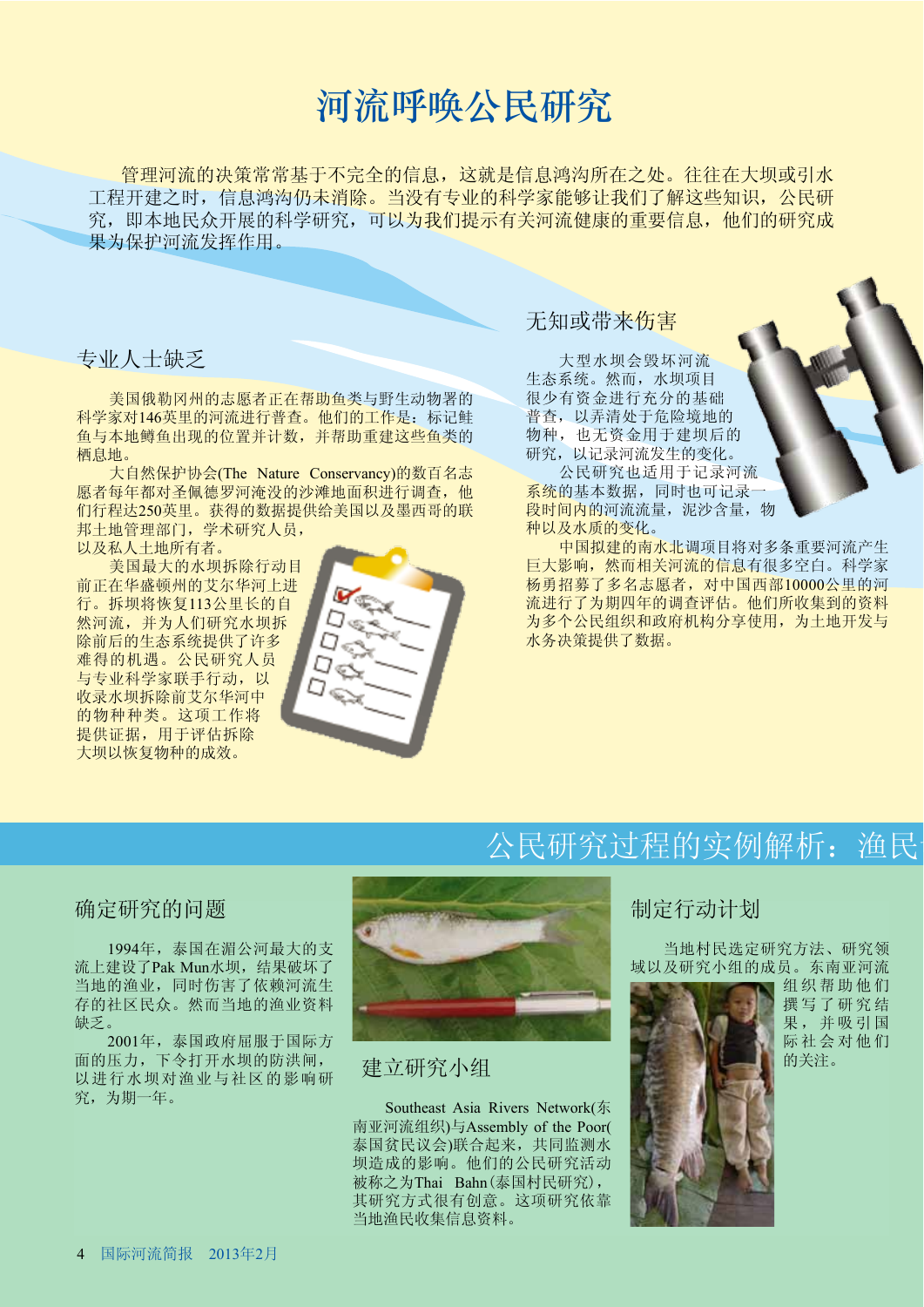# 河流面临危险



世界上三分之二的河流为 大坝截断。地球上177条 大型河流中,只有21条仍 可直通大海。



河流养育了世界 近80%的人口, 却遭受着各种严 重威胁。这些威 胁危及人类的水 源安全与生物多 样性。



与其它生态系统相比, 河流 生态系统经受的剧烈变化更 多,其物种灭绝率最高。高 达三分之一的淡水物种脆 弱, 濒危或已经灭绝。仅有 20%的淡水物种做过生存状 态评估。

# 揭开河流的秘密

人类对河流物种及河流健康的认知最基本也最关键, 然而这样的认知存在空白, 而公民研究人员能够填补这些 空白。如果得不到河流物种现存数量的详细数据, 就连哪 些物种可能灭绝我们都不知道。

东南亚的湄公河生活着几种大型鱼类。人们对其所知 甚少。这些鱼类的产卵地, 产卵的自然诱因, 估计种群数 量, 生命周期的地域分布图等, 解答这些问题需要更多的 资料。应当注意的是,湄公河干流上的水坝将威胁世界10 种大型鱼类中的4种。



# 河流属于你我

在美国东部, 神秘河 流流域协会(Mystic River Watershed Association)的 志愿者每月在沿河的15 个河段采集水样,以 监测水质。有关方面 根据他们的监测结果 提出了环保倡议,为 提高河流的洁净度发



挥了作用。"我们通过可以亲自动手的 公民研究,让当地居民参与自然环境的 保护。"流域科学家Katrina Sukola表 示, "毕竟, 河流属于大家的。"

# 欲获得公民研究项目工具包, 请登录: www.birds.cornell.edu/citscitoolkit/toolkit

(翻译: Guo Xin)

# 记录湄公河的财富

# 记录研究成果

为期一年的试验期内, 河流自然 流动。人们因此得以重归传统的生活 方式, 沿河社区的资源之争也得以缓

和: 八年未见的当地鱼种回归家园: 研究人员发现共有156种鱼类重回蒙河  $(Mun)$ 



分析所得数据

东南亚河流组织用两种语言为渔 民小组的研究结果起草了报告。报告 被认为是本区域湄公河渔业最全面的 一份档案。

分享应用研究成果

由于公民研究发挥作用, 当地的 村民取得了胜利, 他们迫使泰国政府 同意每年开闸放水四个月以便鱼类洄 游。然而不幸的是,之后的各届政府 在开闸放水的协议上违约。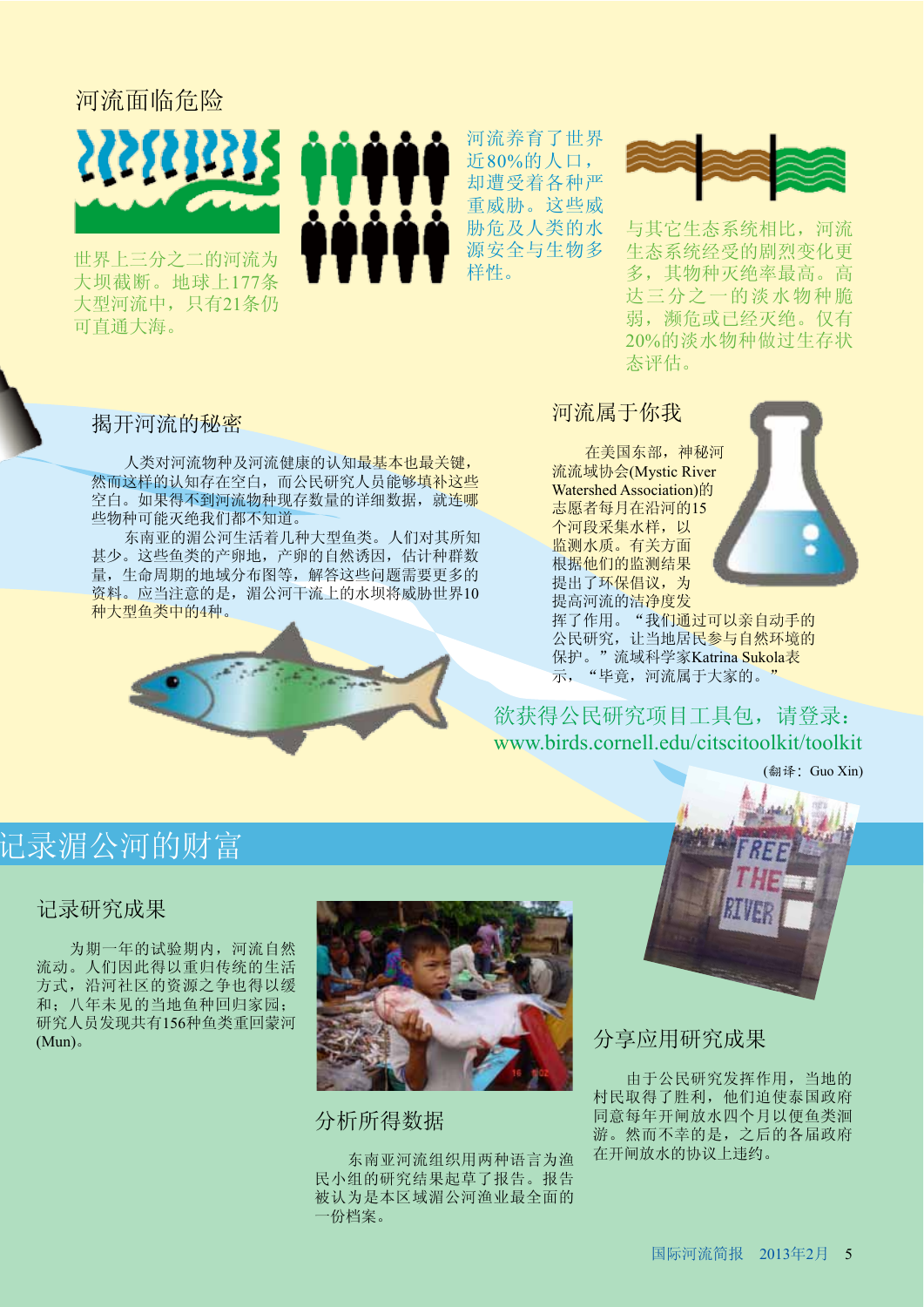# 澜沧江上的建坝狂潮 –来自澜沧江的报告(1)

一个寒意袭人的星期六早上7点时分, 一群摄影爱好 者、游客和朝圣的信徒已经簇拥在路边, 准备迎接洒向神 山卡瓦格博峰的第一缕阳光。我们肃然注目, 粉色和橘色 的太阳光辉缓缓抹过梅里雪山的峰岭沟壑, 一个小时后, 我们也沉浸在这温暖的阳光之中。

卡瓦格博峰, 当地居民和朝圣者读为KawaGarbo (藏 文意为"白色雪山" -- 译者注), 海拔6740米, 坐落在 云南和西藏交界的群山之中, 是云南境内的最高峰, 和其 他20座山峰组成了著名的梅里雪山山脉。三江并流世界遗 产地的两条大江怒江(萨尔温江)和澜沧江(湄公河上游)流 经卡瓦格博峰东侧, 梅里雪山是其分水岭。梅里雪山还是 藏传佛教的神山之一。每年有超过2万名朝圣者前来朝拜 转山,但是他们绝不会试图登山攀顶(那些尝试攀登的人 往往都以悲剧告终)。当地人是神山的守护者, 对他们来 说, 对神山的任何破坏都是不可想象的。2001年当地政府 甚至通过了一项法规,以保护文化和宗教的名义禁止任何 登顶行为。

卡瓦格博峰下的明永冰川也被藏传佛教视为圣地。这 些年来,当地的僧侣们注意到气候变迁已经导致明永冰川 快速消融。冰川消融居然促成有关方面在今年早些时候取 消了165米高的果念大坝,这让我们这个来此评估澜沧江 建坝状况的调查小组颇感惊讶。果念大坝曾是卡瓦格博峰 下游拟建梯级电站的一部分。官方解释称, 开发商华能澜 沧江水电有限公司担忧水库的反射光可能会加速冰川的消 融。(真实的原因可能是当地人强烈反对,如果建坝,华 能澜沧江水电公司会遭遇激烈的斗争。)

果念大坝停建并非近年来澜沧江上唯一的成功故事。 除此之外, 最近华能澜沧江公司将上游拟建的古水大坝 降低了100米, 以避免淹没西藏云南交界处的盐井乡。早 在2010年, 中国外交部副部长就向湄公河委员会(Mekong River Commission)宣布中国取消勐松大坝, 以"避免水电 站运行造成下游水位非正常波动"。与此同时, 在澜沧江 下游国家经历了一场毁灭性的旱灾之后,中国方面公布了 景洪大坝和漫湾大坝的水文数据。然而, 此事并没有像众 人期望的那样促成中国加入湄公河委员会。由于中国处在 新一轮建坝狂热之中,尽管澜沧江取得了数个小小的反坝 胜利,但澜沧江梯级开发的其他巨型大坝仍在全力推进。

## 澜沧江养育着数百万人口

湄公河, 在中国境内的河段叫澜沧江, 发源于青藏高 原, 流经老挝(作为老挝缅甸的界河)、泰国、柬埔寨和越



被取消的果念大坝坝址。 照片提供:国际河流

南。上游的来水量占年平均流量的14~16%, 枯水季节则 达到50%。对下游的6000万人来说,湄公河为他们提供了 宝贵的食物、水源、交通运输和其他生态功能,因此被视 为"母亲河"。湄公河在老挝和缅甸交界处约4700米的巨 大落差又意味着该河富有水电潜力。自从1995年的漫湾大 坝开建以来, 为了向发展迅速的东南沿海输送电能, 中国 推出多个澜沧江(特别是云南省河段)大坝计划,引起区域 和国际争议不断。特别是在东南亚2008年水灾和2010年旱 灾期间, 争议升温。不久前, 一份有影响力的报告指出漫 湾大坝移民安置存在种种问题,大坝工程对当地少数民族 的影响遭到曝光, 中国的水坝计划也在国内引起了担忧。

尽管这些问题悬而未决(包括与漫湾大坝相邻的小湾 大坝也遭到当地人的反对), 澜沧江水电公司的大坝工程 仍在推进, 并且没有同下游邻国协商, 也没有大坝对河流 及沿河民众的累积性影响评估。5座巨型大坝已经建成, 8座正在建造中, 西藏和青海境内另有几座正在筹备。这



6 国际河流简报 2013年2月

Katy Yan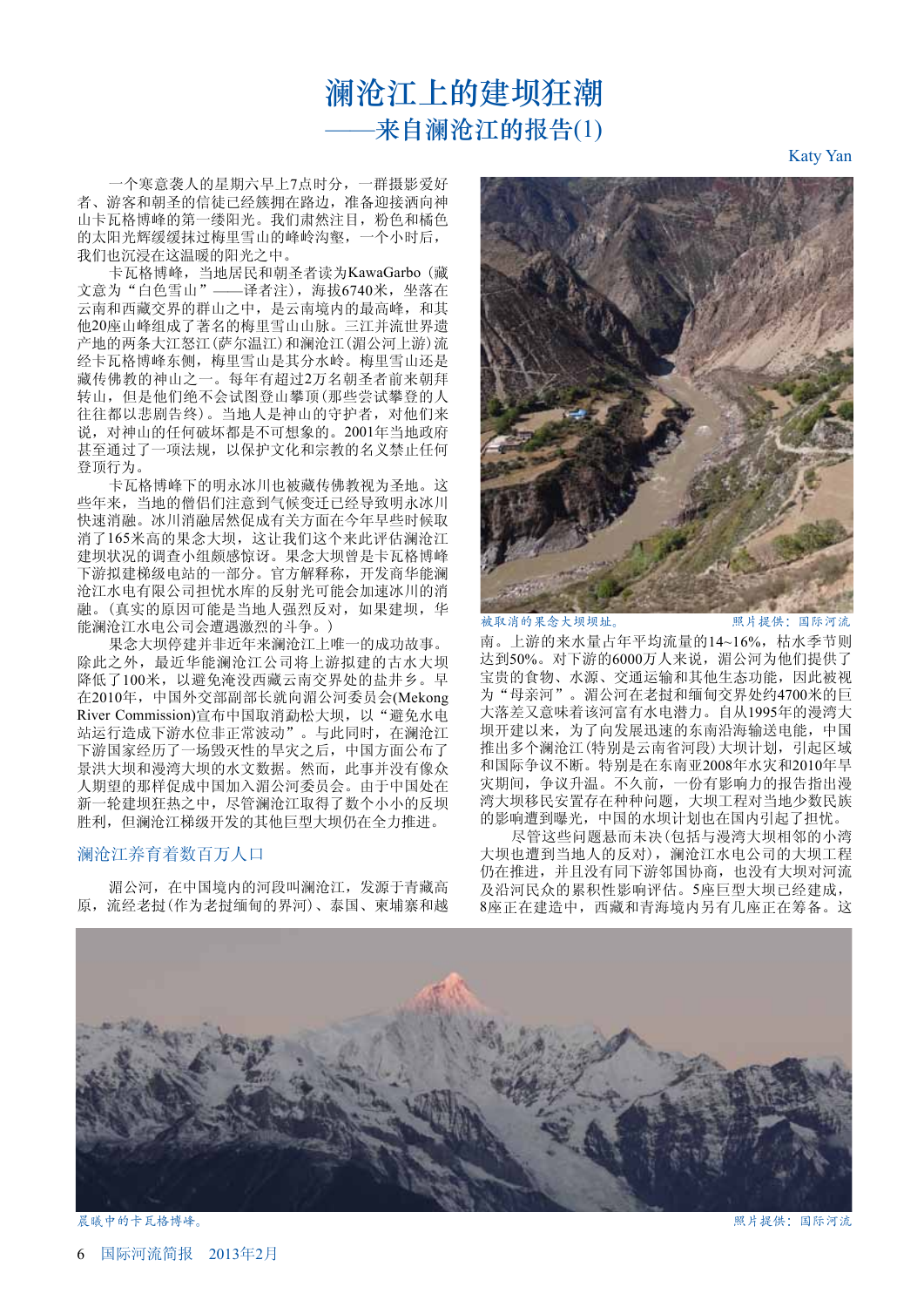些大坝已经改变了澜沧江自然的旱涝周期,堵住了沉积物 的输送,而沉积物是湄公河三角洲重要的养分来源。根据 湄公河委员会最近发布的战略环境评估, 输送到柬埔寨 Kratie地区的沉积营养物约55%来自中国。澜沧江上的数 座大坝预计会将此数据降低到目前水平的22%。上游大坝 对渔业的冲击在泰老边境河段也有所记录。

2012年10月, 我和同事姚松乔以及一个当地的环保小 组调查了澜沧江的大坝工程以及移民安置的现状(参看将 于下期发表的此行博客的第二部分)。我们看到的是: 山 水如画美不胜收, 大坝破坏毫不留情。

# 大坝建造正在非法进行

中国的环境政策在书面上相对较为强硬,中国的新 任领导层也作出了建设"生态文明"的承诺。近期国家发 改委(NDRC)和环保部(MEP)针对水电规划和环境影响评 估(EIAs)发布了相关政策, 针对重要的跨界河流如澜沧江 的建坝危害以及公众参与的重要性, 给予了一定程度的关 注。然而,涉事江河与北京远隔2700公里,当地的情形并 没有多大改变。原因正如古人所云: 山高皇帝远。

在澜沧江河谷, 开矿和水电开发压倒一切。正如我 们此行遇到的一位水利工程师所说, "澜沧江水电公司已 经买下了整个澜沧江。"许多工程如火如荼,却没有通过 环境影响评估, 或者没有国家发改委的批准(像澜沧江梯 级电站这样的大型工程必须取得发改委的批准)。对开发 商来说, 环评只不过是个选项框, 可以一勾了之。以坝高 202米的黄登水电站为例,该坝装机容量190万千瓦,工程 完成近40%, 月底就可能截流, 但是该坝仍未取得官方许 可。同样情况的还有装机容量99万千瓦的乌弄龙水电站 (我们认为中国水电集团难辞其咎,因此我们不请自来, 在库区进行了一次广泛深入的考察), 以及再往上游的42 万千瓦的里底水电站,这两座大坝项目都未得到环评许 可, 但都已经开始建造。

在澜沧江,哪里峡谷变窄,哪里就有一座大坝正在规 划, 在建造或已完工。澜沧江上的中国第三大坝, 装机容 量585万千瓦的糯扎渡水电站今年11月5日开始运行, 从而 在东南亚地区的NGO组织中引发新一轮担忧, 因为糯扎渡 大坝和现有的小湾大坝拥有跨季节调控能力, 有可能从根

### (接第11页)

南应该写得简洁明了。志愿者培训工作包括器材的使用, 在实地工作开始前还应安排一次模拟。刚开始数据由大自 然保护协会购买的GPS终端设备采集, 现在许多合作小组 自己购买了GPS设备。志愿者们步行或骑马沿河观测, 行 程2~12英里, 沿途记录水流的起点和终点。多年来, 团队 成员们已经对自己调查的河段了如指掌。Richter发现,志 愿者们对河流的价值有了更深的认识,并深切感受到需要 保护河流的可持续性。

现在已是圣佩德罗河干湿调查项目的第14个年头, 志愿者参与人数达120位,调查覆盖的干流和支流总长度 达250英里(约400公里)。项目还延伸到了墨西哥境内的圣 佩德罗河的源头。项目启动时的部分作用是社区建设,而 现在已经被科学界欣然接受, 项目获得的信息数据被研究 人员广泛应用。这样的认可也增强了志愿者们的信心,他 们认识到自己所做的工作很有意义。

监测结果显示, 水位的变化在不同年份和不同河段 有很大的差异。只有一段河道发现有一个明显的趋势, 即 水位一直在上升, 原因是当地实施水源保护政策, 停止了 周边土地引水灌溉。尽管没有绝对的答案, 人们仍然接受 这些调查成果。项目的成功之处在于争论的双方都会使用 同一套数据来支持自己的观点。

# 可借鉴的经验教训

以上的案例都有共同的主线,但它们也都根据每条



2012年10月,建设中的黄登大坝。 照片提供:国际河流

本上改变下游河流的水流模式。

建坝、采矿及道路建设导致滑坡现象增加(河谷地 带的滑坡灾害司空见惯), 这对当地民众、工人和城镇构 成了现实存在的危险。和怒江峡谷一样,澜沧江河谷地 带地震活跃, 断带交错, 危机四伏。多位地质学家也已 经警告水库诱发地震的风险增大。就在去乌弄龙坝址的 当天, 我们亲眼看到通往坝址的新修道路刚刚被大规模 的山体滑坡吞噬,我们被迫花费了半天时间绕道而行。 在陡峭破碎的峭壁上开车穿行, 真是令心脏难以承受, 更别提居住在峭壁之下了。

中国已经承诺从今年9月份起网上公布所有的环 评。上周, 国务院发布政令, 要求所有的大型项目在启 动之前必须进行社会风险评估(尽管这里所说的社会风险 是指建坝引发抗议的风险而非大坝对当地民众生计造成 的风险)。如果中国新任领导层信守这些承诺,并提高水 电项目透明度, 就需要约束华能公司对澜沧江峡谷的控 制, 加强与下游国家进行更多的信息分享。建议相关领 导人亲自到澜沧江走一走,看看那里的峡谷和许多正在 被移民安置的社区,这也可能是个良好的开端。这样, 在取得勐松和果念两个反坝成果之后, 澜沧江上将会传 来更多的喜讯。

登录tinyurl.com/Lancang查看澜沧江大坝示意图。 (翻译: Yang Yang)

河流的具体需求进行了设计。民众认识到需要更多地了 解身边的河流。他们找准了自己主要的关切点, 然后决 定可搜集何种数据信息,并且只需简单易行的程序。下 面是开发公民研究项目可参考的一些要点:

• 与其他民间组织和政府部门合作会使项目更加得 坚实,可信,并增加获得资助的机会。

• 项目领导层的稳定是项目可持续发展的一项关键 因素。项目领导层的变更需要确保所有的信息资料全部 传说给新的领导。

• 需要一位有资质的科学顾问以帮助项目立项,并 参与项目所获数据的定期评估。

• 志愿者通常毛遂自荐,但是可以并且应该从社区 的各阶层中招募。

• 大多数的项目都需要相当长的时间才能获得趋势 性的结果。

• 通常得不到确切的结果, 但是发现趋势可以增加 解决问题的可能性。

目前的经济形势下, 对科学项目的资助只会愈加紧 缩。公民研究这种途径既经济上合理,又能提升项目的 意义。它将民众与自然地域、自然过程联系在一起, 与 我们共同面临的挑战联系在一起,这是我们找到可持续 性解决方案的唯一途径。

Haven Livingston, 自由撰稿人, 生物学家, 有水资 源管理工作经历。电子邮箱: wavehaven@yahoo.com。 (翻译: Yang Yang)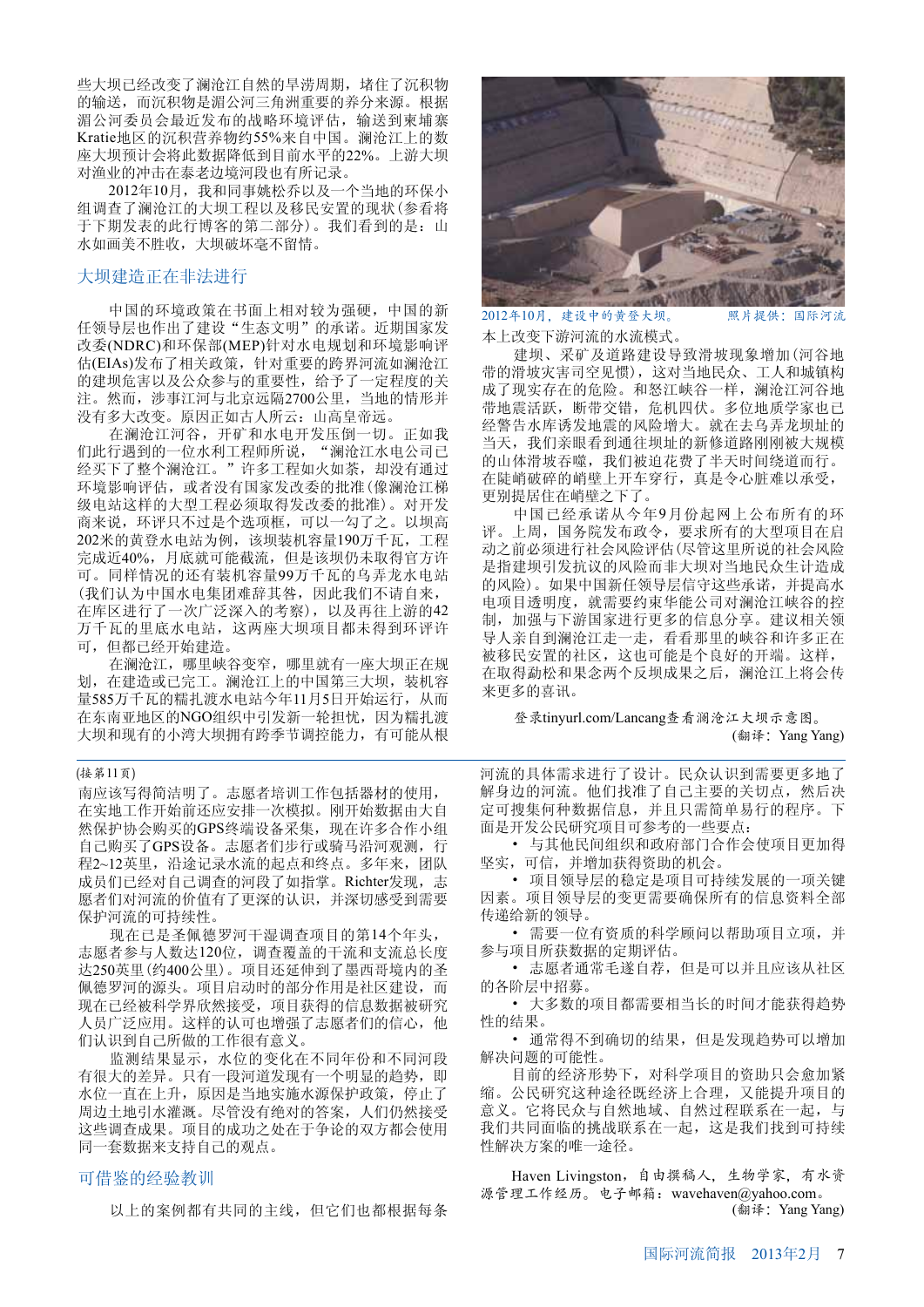# 小湾水坝移民的困境

小湾水坝是澜沧江8座梯级电站的第二座,号称梯级 开发的龙头水库。它位于云南省大理州南涧县与临沧市凤 庆县交界的澜沧江中游河段。大坝移民4万多人,淹没了 180个自然村及两个自然保护区的部分区域, 其中包括国 家二级保护动物绿孔雀的自然保护区。

小湾水坝的移民集中在大理、保山及临沧三市的 十一个城镇。笔者走访了其中4个(凤庆、巍山、宾川、青 华)。走访中笔者发现,这些移民面对共同的问题就是严 重缺水,而云南这几年的大旱让缺水问题更为严峻。

岔江村属于巍山具管辖, 是距小湾水坝坝址最近的 一个村子。该村看上去比较现代化,有一个新的小学,为 华能集团所建。但当地村民告诉我, 岔江村在小湾水坝施 工后曾经几年严重缺水,因为小湾水坝施工,开山修路, 切断了他们的水源。他说最困难的时候他们只能买水喝, 买一吨水只能用几天, 还要供牲畜饮用, 这曾经是个很大 的负担。最后村民集体行动, 拦截华能集团的施工车辆, 迫使华能集团帮助他们解决这个问题。目前岔江村引来了 华能集团的自来水供全村使用。

新民村毗邻岔江村,但它位于大山的中间部分,更 靠近澜沧江江面。这个村在2012年才启动搬迁计划。因为 现在小湾水坝蓄水越来越高, 导致他们的田地被淹没或者 坍塌。村民说现在他们的饮用水也是从华能集团的供水中 分出的一部分。

新川村是位于宾川的一个移民村, 移民主要来自保 山市和临沧市, 大概有2000多居民。当地居民告诉我, 他 们搬迁之前, 政府曾组织他们参观移民新村。当时得到的 承诺是: 搬迁后政府会帮他们兴修水渠, 平整田地。但搬 迁之后, 他们的确有新修的水渠, 但是却很难通达每家每 户的田地。而很多田地位于丘陵之上, 他们只能自己花钱 平整土地并修建水窖。宾川县政府指导他们种植葡萄, 希 望提高经济收入。但大部分家庭并未因此受益,因为葡萄 在生长初期耗水量大, 缺水成了致命伤。一些农户在3-5 月份为了保住葡萄秧苗,不得不花上万元买水浇灌葡萄。 而政府曾经承诺从宾川县花桥水库给他们供水,但也因水 库干枯无法兑现。从大理日报的报道看,当时每户有2000 元的抗旱补助。但受访的居民大部分不了解情况。

而另一个问题就是他们比以前更加贫困。凤庆县小 湾镇马街的一个年轻人说,当时的房屋补偿按300~400元 -个平方,而他们建房的时候,已经涨到了1000~1100元 一个平方。其中的差价要他们自己承担, 光是重新建房一 项就让他们背负巨大的经济负担。

淹没田地的补偿标准是每人旱地半亩, 水田半亩, 林地半亩。如果一家以4口人计算,也只有6亩田地,而 搬迁之前他们大部分都有20~30亩的田地。大部分人搬迁

(接第2页)



志愿者正在对采集的水样进行简单的 检测。 照片提供:晚稻

# 你对其他有意开展公 民科研项目的组织有 什么建议?

我觉得每个组 织的定位和所面临的 主要问题都不同。-定要说有什么建议的 话, 我觉得应该根据 自己组织的实际情况 以及本地的特点来开 展公民科研项目。也 就是要与当地公众的 需求相结合, 在项目 设计上增加一些趣味



澜沧江上的小湾大坝。 照片提供: 安夏

安夏



后, 分配的耕地主要为旱地。在山上引水困难, 他们只好 种植玉米,而玉米的经济价值不高。 移民村新川村外貌 。 照片提供: 安夏

小湾水坝移民大部分为彝族。他们说小湾水坝让此 地的交通更方便, 但涌入大量汉族人口也让他们面临传统 文化丢失的问题。同时, 移民面临的普遍问题是: 背井离 乡, 丧失土地, 更加贫困。这些群体性的问题非常普遍, 公众几乎失去兴趣。但如果具体到个人, 他们的移民伤痛 需要我们去关心,了解和抚慰。澜沧江的梯级水坝造成诸 多的社会问题,还需要全社会更多的关注。

性的环节, 或者传播的方式更时尚一些, 这样或许会更容 易被市民所接受。"

### 关于绿色潇湘

绿色潇湘环保组织(简称绿色潇湘)成立于2007年2 月, 2011年正式在长沙市民政局登记注册为民办非企业单 位, 是湖南省唯一关注湘江全流域环境问题的公益组织。 自成立以来, 绿色潇湘一直致力于湘江流域水资源保护和 公众环境意识倡导。

机构使命: 致力于湖南生态环境保护, 提倡有价值的 环保生活。

机构信念: 人人享有环境知情权, 知情是判断和行动 的基础。

了解更多信息, 请访问: www.greenhunan.org.cn。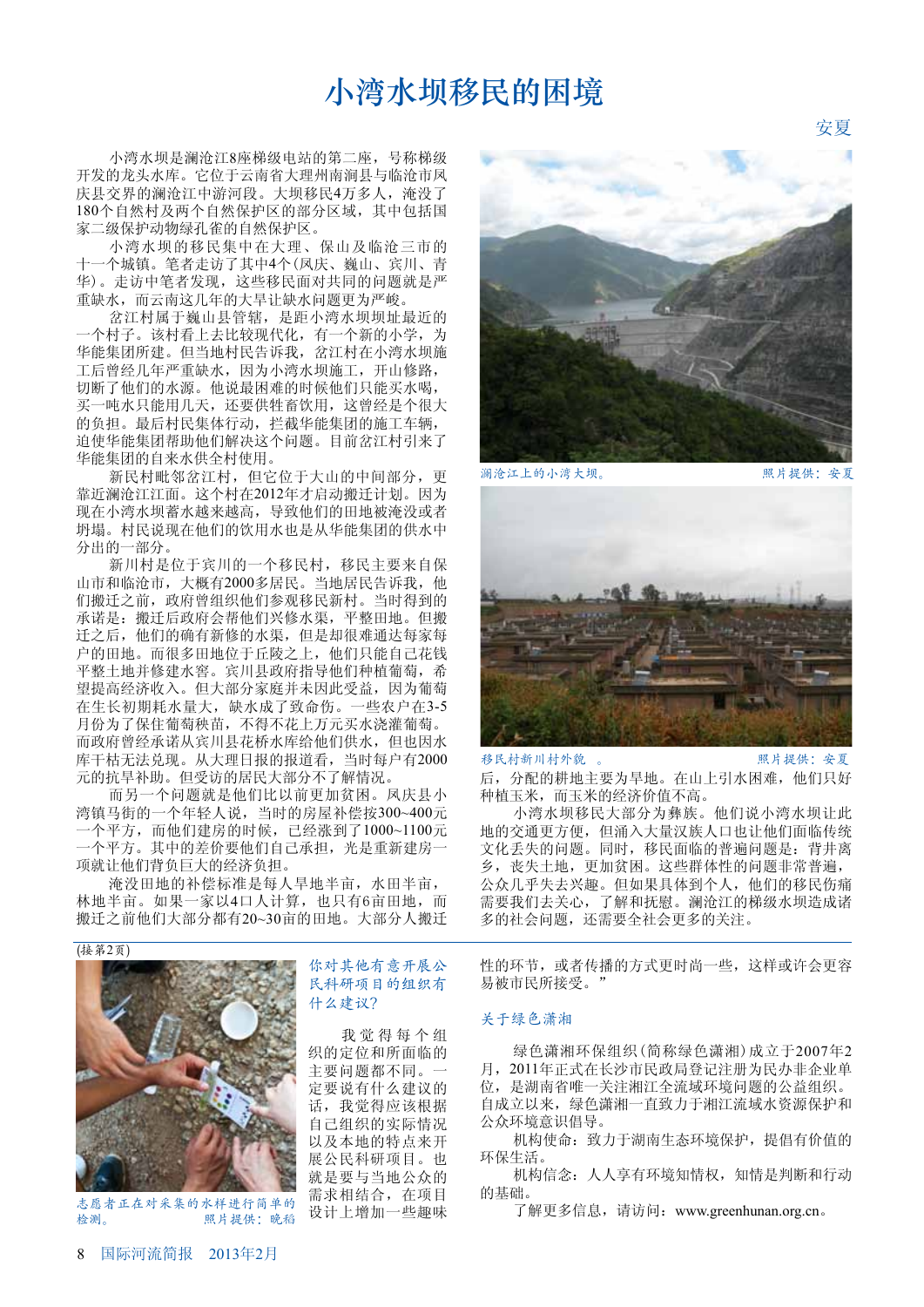# 民间机构参与流域规划环评

徐悰

编者按:短短的九天时间里,成都城市河流研究会及河流专家紧急参与岷江、雅砻江综合规划环评。

11月1日, 《岷江流域综合规划环境影响评价公众参 与第一次信息公示》在网上公布。此规划重点解决岷江中 游河段缺水问题以及从大渡河向岷江上游调水的可能性。 规划重点是建设大渡河水电能源基地并开发岷江干流中下 游水能资源。公众参与时间截止到11月10日, 时间只有短 短的9天。

成都城市河流研究会(河研会)获悉后,组织专家紧急 启动应对方案, 主要做了以下四个方面的工作。

# 紧急介入(11月1~4日)

11月1日当日, 河研会即向环评单位——长江水保护 所提出了信息公开的申请,并邮件通告关注河流的专家学 者及志愿者们, 邀请大家发表意见建议。

次日, 河研会两位员工前往水利厅, 申请就《岷江流 域综合规划环评》公开更多信息,以便掌握更多资料对岷 江综合规划提出具体意见。工作人员告知我们岷江属长江 ·级支流, 由水利部直接委托长江委进行规划, 有关信息 在制定中属过程性信息。

河研会内部对以上情况进行讨论后, 成立由徐煊、王 亮牵头的应急小组, 他们俩刚参加完国际河流及创绿中心 主办的北京环境政策能力工作坊, 对环境影响评价制度、 环境诉讼、规划环评和战略环评都有较全面的了解。应急 小组研究分析公示内容, 并将规划环评所处阶段和下一步 程序诼一解读, 激请相关专家于5日探讨规划环评的具体 参与意见。

# 专家参与(11月5~8日)

与此同时,我们获悉雅砻江综合规划环评公众参与第 一次信息公示已同时发布, 截止日期也相同。此规划包括 加快建设雅砻江干流水力发电项目和南水北调西线工程。 环评关注调水的影响及补偿措施等。我们决定, 对两条流 域都给出公众参与意见,为河流代言,发出来自民间的环 保声音。

在5日的专家会议上, 河研会会长艾南山、秘书长田 军及范晓、陈渭忠、徐煊、王亮等专家和工作人员提出以 下观点意见: 跨流域调水需谨慎; 要保护仅存的为数不多 的自然河流; 不宜沿用全江全流域梯级开发模式; 确定 流域的发展目标和开发限制,并综合,充分考虑开发对生 态、移民、文化、社会及对当地社区生产生活方式的影 响, 避免或尽量减少对生态脆弱社区的影响, 保护少数民 族地区利益; 开发可能引发各种灾害。为保护文化资源和 水质, 应宏观选择能源开发方式; 充分保障公众环境权 益, 确保公众知情权、参与权、获益权; 已建立国家级自 然保护区的岷江下游月波至宜宾段,不应兴建航电工程; 规划环评要考虑到外部及长远影响, 要考虑建设项目的全 生命周期管理。

# 公众意见书撰写并提交(11月9日)

综合以上及之后陆续收到的各方意见, 我们从保护生 态平衡、合理开发的角度, 对岷江流域(上游)过度开发和 已呈现的生态危机, 雅砻江频发的地质灾害、资源保护、 少数民族权益保护等方面提出了建设性意见,形成两份共 9000字的意见书, 提交给环评单位——长江水资源保护科 学研究所。

在以上过程中, 河研会同时也在微博上发布工作讲 度, 传播河流保护理念和环保知识, 得到公众和环保界人 士约300条评论和转发。

11月10日, 横断山研究会的邓天成也以公民的身份 给长江水资源保护科学研究所提交了岷江、雅砻江开发规 划环评意见书。邓天成提出, 在规划环评中分析大渡河上 游在丰、平、枯不同年景的流量状况,并相应确定下游水 资源供给和配置方案; 公示水电开发的梯级名称和具体位 置, 电站、大坝和库区等技术指标。

11月15日,长江水保护所岷江规划环评负责人发来 邮件表示感谢。12月4日,长江水保护所雅砻江规划环评 负责人打来电话,表示: "1.感谢河研会提供宝贵而专业 的意见和建议, 会将这些意见纳入到规划编制里。2.制作 好规划环评简本, 在第二次信息公示前会提前发邮件给河 研会。3.希望保持良好沟通。"电话中, 河研会也与之交 换了对综合规划环评的意见, 探讨了以河流专家为代表的 NGO与环评单位、政府、相关利益部门面对面交流的可 行性和时间, 并表示河研会会持续关注、跟进两个流域的 综合规划环评。

## 环评参与过程中的思考

在参与两江流域规划环评过程中, 我们发现, 虽然 早已出台相关法律法规(国务院2008年《中华人民共和国 政府信息公开条例》、国务院2009年《规划环境影响评价 条例》、环保总局2006年《环境影响评价公众参与暂行办 法》), 对公开环境信息, 征求公众意见, 公众参与的组织 形式作了具体规定,并鼓励公众参与环境影响评价活动。 但由于多方面原因, 公众的环境权益仍难以得到落实, 表 现为: 公众难以及时获取有效信息, 难以参与, 影响环境 政策。自由的, 事先的知情和同意权得不到保障。这往往 成为民众反对开发项目甚至爆发群体性事件的诱因。

解决的办法: 加强普法和宣传; 对社会、自然环境影 响较大的规划项目上马前信息应公开透明, 提供公众参与 社会管理的空间; 发挥社会组织作为社会交融粘合剂, 社 会矛盾稀释剂, 社会冲突缓冲剂的作用; 特别是民间环保 组织的参与至关重要。有关方面应探索建立可操作易实施 的公众参与, 监督机制。

十八大提出了"生态保护优先,先安置移民后开发" 的水电开发先决条件。但这样政策没有真正落实之前, 在 更多、更密集的水电工程项目蜂拥上马, 在最后的自然河 流行将不保之际,环保NGO要用很短的时间来把握住有 限的环评参与空间以及稍纵即逝的参与时间, 必须走专业 化道路。环保NGO需要建立跨地域和领域的应急机制、 构建资源(专家、信息、法务、案例等)即时分享的网络平 台以及高效的协调组织能力,才能更好地守护共同的地球 家园,更好地保护我们自己的河流。



从四川乐山大佛上眺望岷江和乐山市中心。 照片提供:Kounosu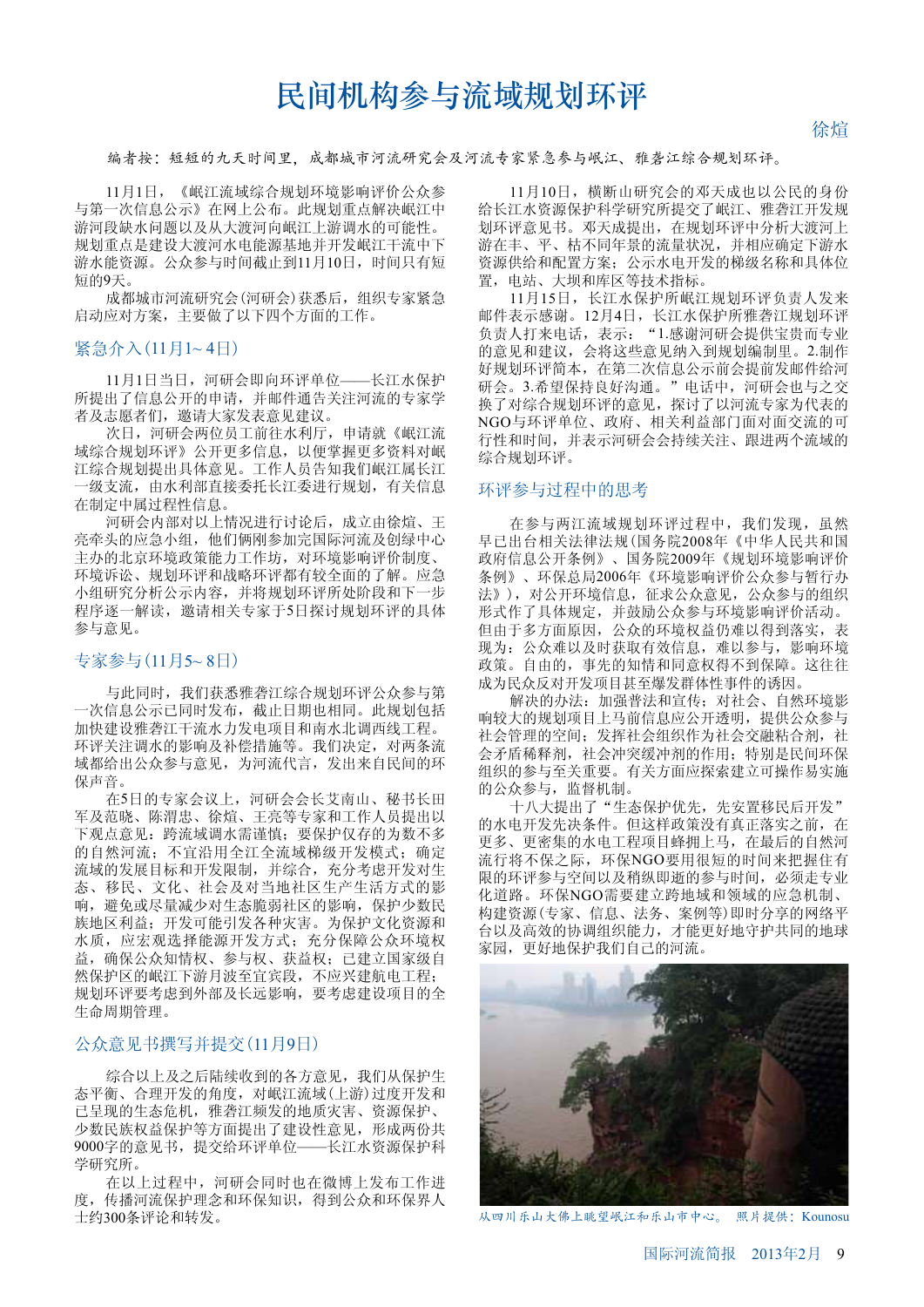### (接第1页)

项公民研究(在泰国称为 "Thai Baan"即"泰国村 民研究")。她解释道: "我们相信,河流流域内 任何一个社区都对本地自 然资源了如指掌, 他们也 深知如何以可持续的方式 管理经营这些资源。但多 数情况下, 我们发现, 那 些专家或者学者所做的研 究仅仅依赖于科研资料。 他们忽视了当地人的知识 和经验, 也忽视了当地人 对自然资源的依赖。"

本世纪早期, 泰国的 社区首先对河流开展独立 研究, 以应对颇有争议的 Pak Mun大坝问题。该坝



建在湄公河最大的支流蒙 Thai Baan研究人员在 Pak Mun工作。 照片提供:Living River Siam

河(Mun River)上, 由泰国政府和世界银行出资建造, 1994 年完工。沿河居民担忧大坝会对他们赖以生存的渔业带来 毁灭性打击, 而大坝建造方却置之不理, 因此民众反对大 坝的呼声日渐高涨。尽管项目开发商采用了"鱼梯"技 术, 以帮助鱼类穿越大坝, 但大坝完工后, 渔获量仍然下 降了60~80%。大坝造成的一个直接后果是2万多人因渔获 量大减而受到冲击。

Pak Mun大坝引发了泰国国内一次强大的人民运 动, 这次运动后来被称为"贫民议会"(Assembly of the Poor)。1999年3月, 大约5000个村民开始了对大坝坝址 的长期占领, 要求大坝停止运营。2001年6月, 泰国政府 同意大坝开闸放水, 恢复河水自然流动, 以便进行大坝 对渔业和社区的影响研究,该研究由一所大学代表政府 实施。为了确保居民们的呼声得到关注, 东南亚河流网 络(Southeast Asia Rivers Network)(现名为"暹罗的生命之 河" Living River Siam) 为社区开发了一套研究方法, 社区 民众籍此得以独立开展科学研究。在这项后来被称为"泰 国村民研究"的项目中, Pak Mun的村民系统地记录了大 坝对其生活及其赖以生存的渔业所造成的影响。

Pak Mun的村民们完成了他们的研究项目,并建议政 府废弃大坝。大学承担的研究则建议大坝连续5年开闸放 水。然而泰国政府没有采纳这些建议,只是决定大坝每年 开闸仅4个月。虽然这也是改进,但是并非大坝问题的最 终解决方案。渔业产量急剧减少的状况一直没有改变。

这次经历以后, 泰国社区组织和NGO网络发展壮大 并联合起来。贫民议会继续向那些受到开发项目影响的人 们提供援助。对"泰国村民研究"的兴趣也日益增长。

2001年, 中国同意帮助老挝及泰国政府对湄公河的 几处急流险滩进行爆破, 以方便大型船舶通行。中国方面 对环境影响进行了评估,结论是爆破不会对环境造成严重 危害。很快, 爆破工程开始实施。在泰国的Chiang Khong 地区, 当地政府也计划用爆破清除布满险滩、礁石和沙洲 的江段, 该江段名叫Khon Pi Luang, 全长10公里, 是当 地居民的重要渔场。

为此, Chiang Khong的民众采取了针对措施, 他们施 加政治压力并同时开展"泰国村民研究"项目。从2003到 2004年间, 共有146位村民研究人员对Khon Pi Luang急流 河段进行了研究,并多次召集专题小组讨论,以了解当地 人对该河段的依赖程度。研究的所有记录表明,该处急流 是一重要的生态系统, 维系着总共201种植物和96种鱼类 的生存, 其中包括濒临灭绝的湄公河巨型鲶鱼。他们还发 现, 2001年在缅老边境河段实施的爆破作业造成当地捕鱼 量减半。村民们向泰国政府和国家人权委员会提交了自己 的研究成果。通过Thai Baan研究项目和政治压力的共同 作用, 村民们说服泰国政府停止爆破项目并保留Khon Pi Luang急流河段。

Chiang Khong村民 的研究成果被立卷成书 公开发表,并一直作为湄 公河研究领域的重要科研 数据。每当有开发项目提 议, 泰国人权委员会和数 位议员都通过举办公众 论坛来增强"泰国村民研 究"的合法性。媒体记者 也一直在宣传"泰国村民 研究"。"泰国村民研 究"还传播到本地区其他 国家,包括柬埔寨和越 南, 当地人为这种研究方 法取了自己的名字。

将公民研究带到湄公 河大坝

随着湄公河下游11座大坝规划的推进, NGO组织和 多个社区民众也一直在制定应对措施。在大坝上马可能 影响的河段, "泰国村民研究"项目已经开始进行。

在泰国, 几个NGO组织正在促进研究的开展。暹 罗的生命之河(Living River Siam)一直积极组织流域内 的社区领袖进行考察交流。湄公河8省泰国人网络(The Network of Thai People in Eight Mekong Provinces)努力动 员沿河社区以增强他们对沙耶武里大坝影响的认识。去 年, TERRA针对沙耶武里大坝对泰国社区可能带来的影 响,组织开展了开放式的社区研究项目。而与此同时, 尽管邻国多次提出要求,老挝政府和泰国的建造商朝甘 昌集团(Ch. Karnchang)仍未对大坝的跨国界影响进行研 究。村民研究认定泰国民众的生计将受到大坝的危害, 涉及58个村庄,影响人口达25676人。

在柬埔寨和越南, 民众难以对敏感的开发项目公 开表达反对意见。好在两国政府都坚定地站在民意立场 上,支持在湄公河大坝建造前对其影响进行更深入的研 究。许多人认为Thai Baan研究方式相对安全, 潜在的 政治敏感性较小, 却能赋予社区更大的权力。在这些国 家, 政治空间已经开放, 至少暂时开放, 可让社区在水 电项目开发进程中发出声音。在柬埔寨的湄公河流域, Thai Baan模式的公民研究(当地称作SalaPhum或"村庄学 校")已经开展7年多。越南也正在加入。

老挝的社区民众处在一种特别困难的境地。那里的 村民无法获得拟建项目的信息, 当地也没有质疑政府决 策的传统文化。老挝政府拟建11座湄公河大坝,其中9座 建在本国的河段上,因此问题异常敏感。去年6月,国际 河流派人考察了沙耶武里(Xayaburi)坝址, 一行人采访了 大坝项目实施将会影响的15个村庄的村民。许多人表示 他们不可能质疑政府的决策,但是希望能够得到足够的 赔偿。还有些人描述说, 如果他们直言不讳地反对大坝 项目, 将会受到各级政府的打击报复。然而政府并没有 赔偿村民渔业损失的计划,但是计划迁移数个村庄的居 民, 并安置到土地短缺的几个地方。尽管处于如此艰难 的境地, 一些Thai Baan模式的研究依旧在进行之中。

人们常常认为科学应当代表理性的,中立的声音。 在湄公河流域, 各国政府讨论科学要比讨论政治议题, 如人权问题, 感到轻松, 但是科学也可以被政治化。 份糟糕的环境影响评估报告会使有害的项目合法化,而 份基于充分证据的大坝开闸建议则可能被无视。以系 统的可信的方式搜集当地积累的知识信息,这种方式可 以成为当地社区的一个重要工具,民众借此工具可以在 项目开发过程中参与发声。正如著名的泰国河流活动人 士Niwat Roygaew所说, "如果我们认识到自己的力量, 我们就会有力量发出自己的声音。"

(翻译: Yang Yang)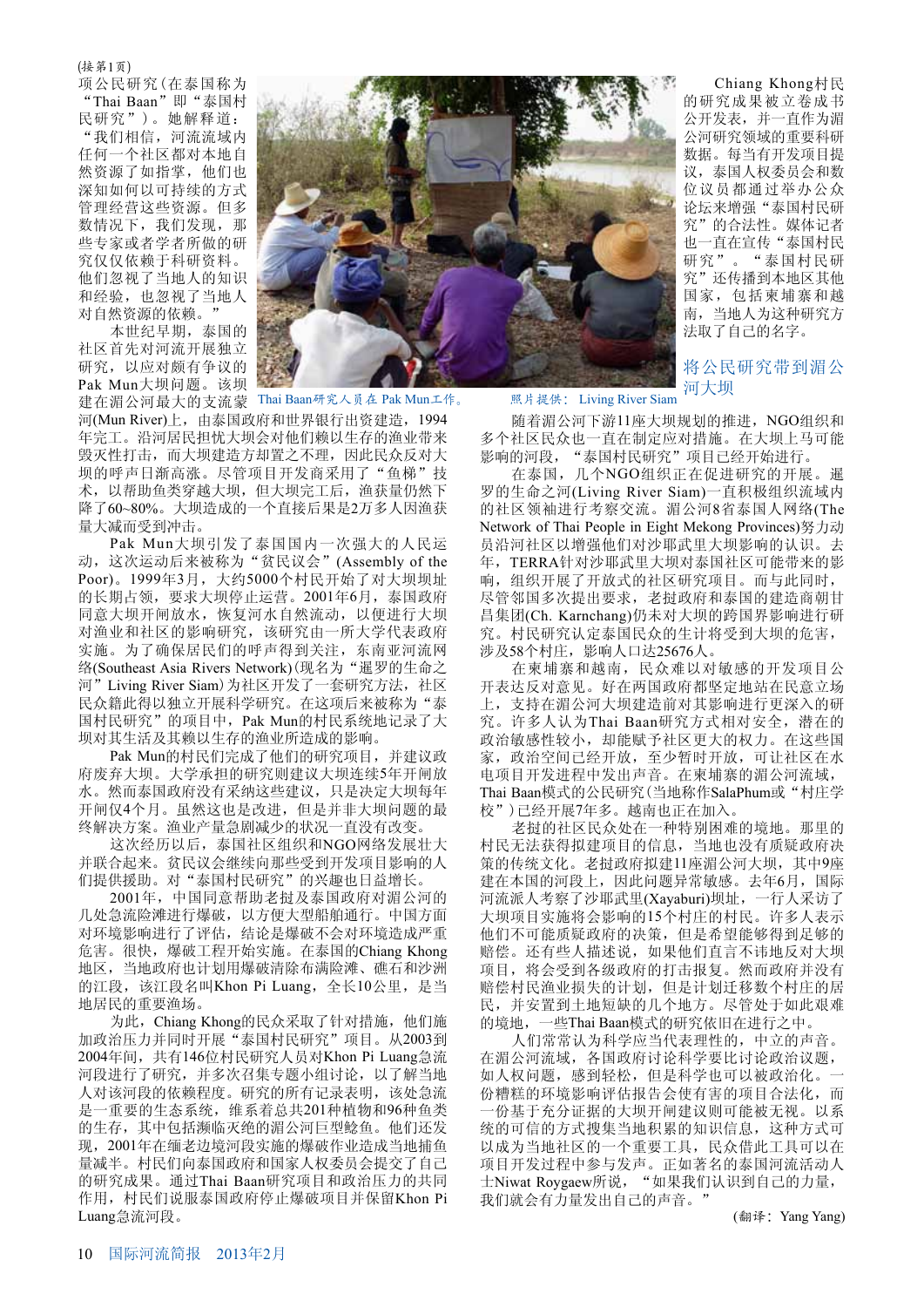### (接第3页)

就可独立讲行水质数据采集。除了浑浊度须将水样带回 SYRCL总部测定外, 所有其他检测都在现场进行, 使用 的设备也相对较便宜。如果资金许可, 不同采集点的水样 会送别处做多种污染物的分析检测。

SYRCL和一个州立机构合作进行了一项名为"安全 游泳"的研究。SYRCL认定有风险的河段并采集水样, 另一机构负责对水样进行实验室分析。在采集点, 志愿者 还会搜集一些其他环境数据,包括入侵物种、水体的异常 变化,如混浊或油污等。这些观测信息有益于后续的多项 调查以及河流恢复的规划项目。

起初对水样进行化验是为了检测重金属, 但是与沉 积物化验相比, 这种检测基本无效。自此SYRCL开始和 "些大型机构合作,因为他们有能力开展花费较昂贵的测 试。"我们这个项目依赖于公民研究,并不适合开展所有 种类的监测和评估,但是该项目的存在有利于合作进行针 对性的监测分析。"Reedy说。

当某段河流的水质持续一段时间没有达到标准, 相 关部门便会调查可能的原因。根据当时的国家清洁水法案 (Clean Water Act), 如果水质长时间达不到一定标准, 该水 域会被列为有害水体, 州政府因此有责任进行正式的调查 评估并制定行动方案。SYRCL收集的数据数次促成有害 水体的认定。最近一次, 南尤巴河由于水温过高被列为有 害水体, 相关的恢复方案因此出台, 有望通过增加大坝的 下游流量并修复沿岸植被,以改善河流的生态环境从而恢 复鲑鱼的种群。在协商水电大坝营业执照续期时,该组织 获得的数据也作为运营商需要改变水流管理模式的证据。

### 民众监测哥伦比亚河

哥伦比亚河保护协会(Columbia Riverkeeper)组织开展 了与SYRCL类似的一个公民研究项目, 在俄勒冈州和华 盛顿州的100个监测点对哥伦比亚河进行水质监测。像大 多数的河流监测项目一样,志愿者的存留率相当高。大部 分志愿者至少坚持了两年的志愿行动, 有些则从2006年项 目开始之际一直服务到现在。

"这个项目非常有效, 它能让志愿志到河边, 充当我 们监测河流的耳目。得知有紧急情况, 我们便会通知志愿 者到各自负责的监测点将情况查清楚。"哥伦比亚河保护 协会水质主管Lorri Epstein说。有一次,志愿者在一个监测 点发现水面有油污, 及时报告了项目总部, 使得应急小组 能够及时控制油污扩散,并查清油污来自于一个加油站。

除了SYRCL项目所做的一些常规指标检测, 哥伦比 亚河保护协会还每月收集水样进行细菌检测。这项检测被 证明十分有用, 它在一个监测点监测到一次细菌爆发, 起 因是附近的一个下水管道开裂,于是及时进行了修复。

在哥伦比亚峡谷的5个休闲水域,志愿者每星期进行 次细菌采样。检测结果公布在"安全游泳"的网站上和 个智能手机应用程序上。采样检测是和胡德河市(City of



夏季节的华盛顿州附近,尤巴河南侧支流美景如画。 Richter还提到,公民研究的方法必须简单,操作指 照片提供:SYRCL



哥伦比亚河保护协会的水质主管 Lorri Epstein为学生示范溶解氧<br>(YSI)测定仪的使用。 照片提供:哥伦比亚河保护协会 照片提供: 哥伦比亚河保护协会

Hood River)合作进行的, 该市以此来监测附近废水处理 厂的处理效果。

哥伦比亚河保护协会项目收集的数据符合州级标 准并且按照州府批准的一项协议进行, 从而确保数据 在法庭上具有法律效力。Epstein说, "我们发布年度报 告,上网也可以浏览,我们也和其他机构或研究人员 分享数据, 包括州环境质量管理局(State Department of Environmental Quality)以及研究特定课题如某些鱼类种群 数量的研究人员。

最近, 美国林业局向哥伦比亚河保护协会征用了河 流水温数据,用于一个区域数据库及建模项目。此项目 正在汇编多渠道搜集的数据, 以开发一个区域综合数据 库,为建立各种统计模型奠定基础。利用这些模型,可 以预测美国西北部未来的河流水温, 并评估对水温敏感 的鱼类及其他水生资源的受害程度。

## 圣佩德罗河(San Pedro River)干湿记录

科学家Holly Richter就职亚利桑那州大自然保护协会 (The Nature Conservancy)之初, 每当她提出"圣佩德罗 河的水位有无变化?"这一问题,都得到许多相互矛盾 的答案。用水大户断言水位没有变化,但社区民众则认 为河流正在枯竭。本地的地主和社区民众的回答截然不 同, 这清楚表明有必要立项研究。"这条河流引发了许 多争议和分歧,"Richter说,"我当时很疑惑,如何才 能在社区形成共识, 并且搞清真实情况。我想将此作为 ·项实验,大家一起实地研究河流水量的增减变化。

1999年, 第一次干湿记录日在当地圣佩德罗河土地 管理局的大楼旁启动。该项目计划在一年中最干旱的时 节, 利用一天时间拍摄记录河床中有水的河段, 每年进 行一次。结合本流域的其他调查, 项目最终可以显示河 流水位的变化趋势。

Richter不仅向河流用水大户寻求帮助, 还邀请了 市议会议员、老师、房地产经纪人组成社区的民意小组 帮助采集数据。数据采集小组有意加入科学工作者、环 保人士和普通民众,这样调查数据更具可信度,并且加 深志愿者之间的相互信赖。"我不仅仅将此作为科学研 究, 也要将其当作一项社会学课题。"Richter说。她强 调, 一开始就应当目标清楚: 知道问题是什么, 为什么 要解决以及为谁解决。

(转第7页)